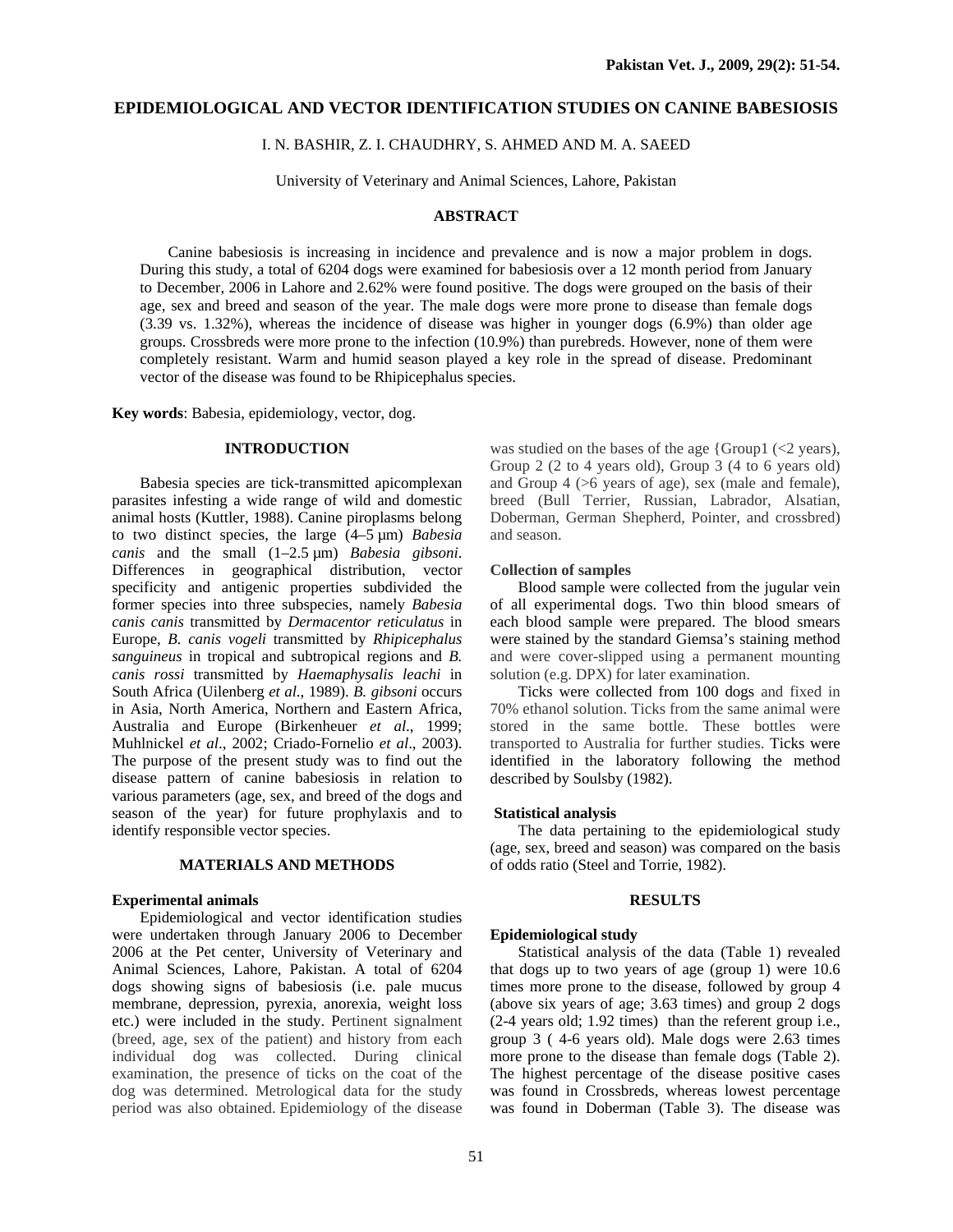more prevalent during the months of January, July, August, September and November compared to February, March, April, May, October and December (Fig. 1).

## **Vector identification**

From a total of 507 ticks, 491(96.84%) ticks were identified as Rhipicephalus, 14(2.76%) as Dermacentor. Only 2(0.40%) ticks were belonging to Haemaphysalis.

#### **DISCUSSION**

The results of the present study indicate that dogs <2 years of age were more likely infected with Babesia species than the dogs of other ages. *B. gibsoni* was transmitted transplacentally and not by the transmammary route (Fukumoto *et al*., 2005). Brikenheuer *et al*. (1999) also diagnosed *B. gibsoni* in puppies as young as 10 days of age, a time interval that is shorter than the prepatent period following tick transmission (Birkenheuer, 1999). This over-representation may be due to an increased susceptibility to infection or less immunity. In some protozoan infections, most of the neonates of chronically infected mothers show a high degree of immunity to the homologous parasites compared to those born of normal mothers (Palmer, 1978).

Babesiosis can infect dogs of all ages, although most infected dogs are less than three years old. On the other hand, the older dogs were also prone to babesia infection. Older animals are predisposed for babesial complications. Seropositivity for babesia infection first increased and then declined with age, reaching a maximum in case of 3.1-to 5-year-old dogs (Sándor *et al*., 2006). It has also been reported that age do not have any influence on the animals' susceptibility to the disease (Martinod *et al*., 1986). Non-specific or innate factors (genetic or age) possessed by the hosts can act as natural protective elements (Johnston *et al*., 1978; Levy *et al*., 1982).

The present study indicated that male dogs were more prone to disease than the females, which suggested bite wounds or blood transmission during fighting contact in male dogs as possible routes of transmission for *B. gibsoni*. Male dogs are most commonly associated with organized dog fighting in Pakistan. Similar observation was reported by Vanzyl (1995), where out of 904 cases, 57% were males and 43% were females. However, other studies showed that the sex ratio was the same in the sick and in the total population of dogs, there was no difference in susceptibility to *B. canis* between males and females (Martinod *et al*., 1986).

**Table 1: Occurrence of canine babesiosis in relation to various age groups** 

| <b>Groups</b> | Age $(Yrs.)$ | <b>Total No.</b><br>of dogs | <b>Positive</b><br>No. | 00<br><b>Positive</b><br>$\frac{0}{0}$ | OR <sup>1</sup> | Lower $95%$<br>$\mathbf{CI}^2$ | Upper $95%$<br>CI <sup>2</sup> |
|---------------|--------------|-----------------------------|------------------------|----------------------------------------|-----------------|--------------------------------|--------------------------------|
|               |              | 1966                        | 119                    | 6.1                                    | 10.60           | 5.54                           | 20.28                          |
|               | $2< -4$      | 2166                        | 25                     | 1.2                                    | 1.92            | 0.92                           | 4.01                           |
|               | $4< -6$      | 1655                        | 10                     | 0.6                                    | 00.1            | $\overline{\phantom{a}}$       |                                |
|               | >6           | 417                         |                        | 2.2                                    | 3.63            | 1.46                           | 8.99                           |

<sup>1</sup>OR: Odds Ratio, <sup>2</sup>CI: Confidence interval

#### **Table 2: Occurrence of canine babesiosis in relation to sex**

| <b>Sex</b>                                                        | Total No. | <b>Positive</b> | <b>Positive</b>  | OR'  | Lower $95%$              | Upper $95\%$                |
|-------------------------------------------------------------------|-----------|-----------------|------------------|------|--------------------------|-----------------------------|
|                                                                   | of dogs   | No.             | $\frac{6}{6}$    |      | $\mathbf{C}\mathbf{I}^2$ | $\mathbf{C}$ $\mathbf{I}^2$ |
| Male                                                              | 3923      | 133             | 3.39             | 2.63 |                          | . 77                        |
| Female                                                            | 2281      | 30              | $\overline{.32}$ | .00. | -                        | -                           |
| <sup>1</sup> OR: Odds Ratio, <sup>2</sup> CI: Confidence interval |           |                 |                  |      |                          |                             |

| Table 3: Occurrence of canine babesiosis in relation to breeds |  |
|----------------------------------------------------------------|--|
|----------------------------------------------------------------|--|

|                     | Total No. | <b>Positive</b> | <b>Positive</b> | $OR^*$                   | Lower $95%$ | <b>Upper 95%</b>         |
|---------------------|-----------|-----------------|-----------------|--------------------------|-------------|--------------------------|
| <b>Breeds</b>       | of dogs   | No.             | $\frac{0}{0}$   |                          | CI*         | CI*                      |
| <b>Bull Terrier</b> | 1756      | 27              | 1.5             | 2.24                     | 1.05        | 4.78                     |
| Russian             | 1299      | 9               | 0.7             | 1.00                     |             | $\overline{\phantom{a}}$ |
| Labrador            | 908       | 14              | 1.5             | 2.24                     | 0.97        | 5.21                     |
| Alsatian            | 633       | 36              | 5.7             | 8.64                     | 4.14        | 18.06                    |
| Doberman            | 539       | 0               | 0               | $\overline{\phantom{a}}$ |             |                          |
| German Shepherd     | 512       | 24              | 4.7             | 7.05                     | 3.25        | 15.27                    |
| Pointer             | 327       | 28              | 8.6             | 13.42                    | 6.27        | 28.74                    |
| Cross bred          | 230       | 25              | 10.9            | 17.48                    | 8.04        | 37.98                    |

\*OR: Odds Ratio, \*CI: Confidence interval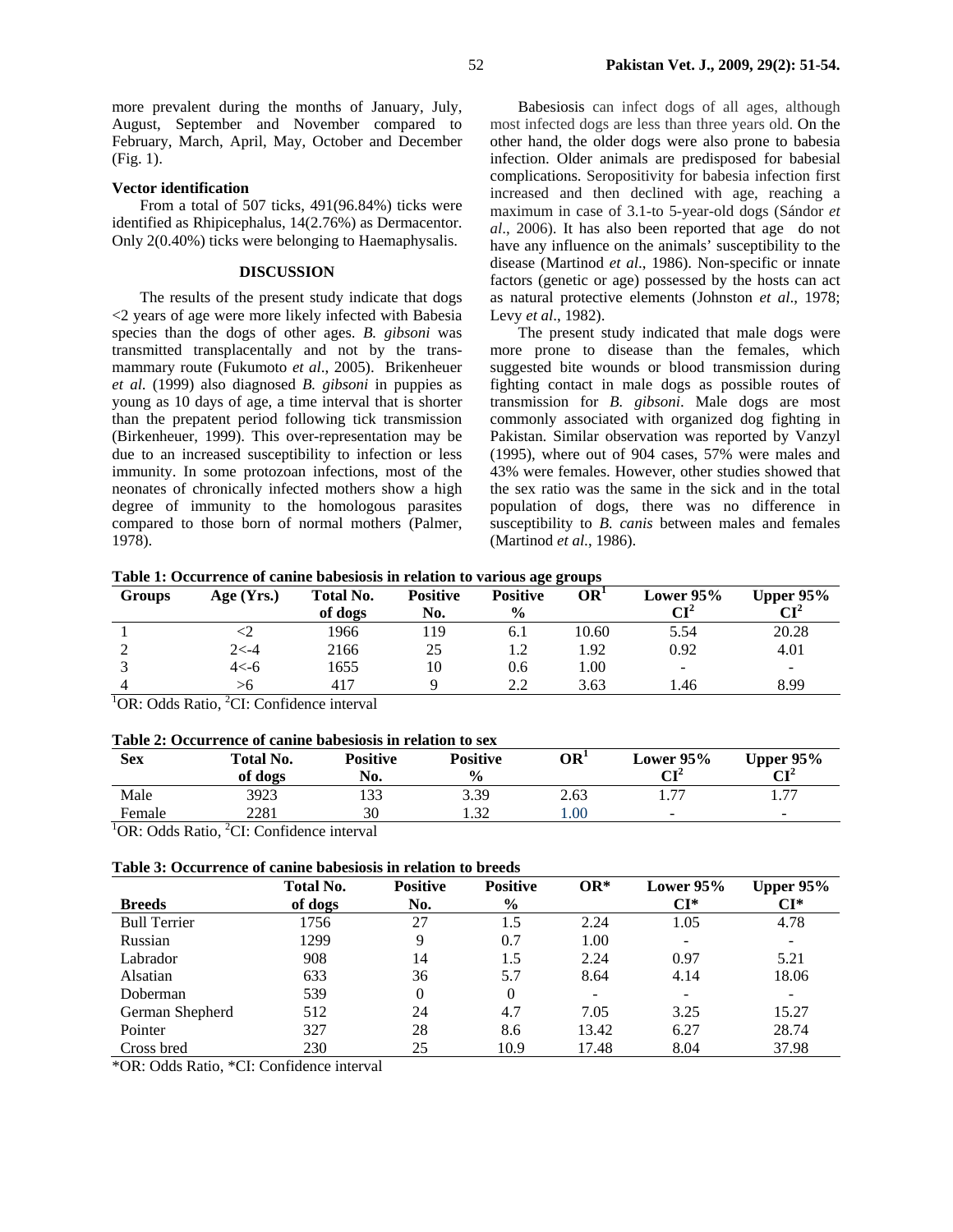

**Fig. 1: Seasonal occurrence of canine babesiosis**

It is interesting to note that certain breeds with the same ethology have opposite degrees of susceptibility (for instance, Spaniel vs. Beagle or Teckel vs. Pekinese). Likewise, size does not appear to be a decisive factor: animals of the same size, (i.e. Teckel and Pekinese) have different levels of susceptibility and animals of different sizes (Porcelain and Teckel) have the same susceptibility (Martinod *et al*., 1986). The results of the present study showed that the most susceptible breed in Pakistan was crossbred dogs, followed by the Pointer. The most common breed was mixed breed (Jacobson, 2006). Prevalence of antibodies to *B. canis* was significantly higher among German Shepherds and Komondors, suggesting a genetic predisposition of German Shepherd dogs to chronic babesiosis (carrier status) with long-term maintenance of their seropositivity (Sándor *et al*., 2006).

Higher incidence of babesiosis in the present study was observed during the months of January, July, August, September and November. The winter is usually at its peak in January in Pakistan, and people use heaters to keep the premises of their animals warm, which might influence the activity of the ticks, and thus may result in high incidence of the disease. Whereas, the remaining months may be considered as the tick active months (Afzal *et al*., 1991). Babesiosis occurred with the highest incidence in summer in canines (Jacobson, 2006). Most cases were diagnosed during the spring periods (Porchet *et al*., 2007). Infected dogs were found from February until the beginning of December; peak numbers occurred from September to November (Shen *et al*., 1997)*.*

Ticks have been considered second only to mosquitoes in ability of transmission of disease agents such as blood protozoans (Hillyard, 1996). Ticks attach securely to their hosts, facilitating not only effective transmission of infectious agents, but also the spread of both ticks and microorganisms to different geographical habitats via traveling pets. Pathogens ingested by ticks can be spread transtadially and/or trans-ovarially (Susan *et al*., 2001). Arthropodes in general and ticks in

particular, have evolved as ectoparasites of wild animals (Hillyard, 1996). Only a minority of tick species, generally those with wide host range, transmit diseases to domestic animals and humans. The increasing prevalence of tick-transmitted diseases of pets and their owners has been associated with increased accessibility of traditional wilderness environments and an increase in the reservoir of wild host species that now have a closer association with human activity. *Rhipicephalus sanguineus, Boophilus microplus, B. annulatus, Hyalomma anatolicum anatolicum, H. isaacii, H. aegyptium* and *Dermacentor marginatus* were identified from cattle, buffaloes, sheep, and goats (Kaiser and Hoogstraal, 1964). Although infestations with a single species of tick were recorded, most of the animals examined during the study had mixed infestation with different tick species. A similar trend of tick infestation has been observed by different workers (Drummond, 1967; Iqbal, 1971). However, variation in the rates of prevalence between single and mixed infestation exists, which can be attributed to the exposure of the animals and/ or innate resistance to some species of ticks (Daynes and Gutierrez, 1980).

#### **REFERENCES**

- Afzal, M., M. M. Saeed, A. Rabbani and K. Saeed, 1991. Babesiosis in domestic animals in Lahore. J. Anim. Hlth. Prod., 11: 1- 4.
- Birkenheuer, A. J., M. G. Levy, K. C. Savary, R. B. Gager and E. B. Breitschwerdt, 1999. *Babesia gibsoni* infections in dogs from North Carolina. J. Amer. Anim. Hosp. Assoc., 35: 125-128.
- Criado-Fornelio, A., M. A. Gonzalez-del-Rio, A. Buling-Sarana and J. C. Barba-Carretero, 2003. Molecular characterization of a *Babesia gibsoni* isolate from a Spanish dog. Vet. Parasitol., 117: 123-129.
- Daynes, P. and J. Gutierrez, 1980. Seasonal variations in the parasitic activity of *Boophilus microplus* in